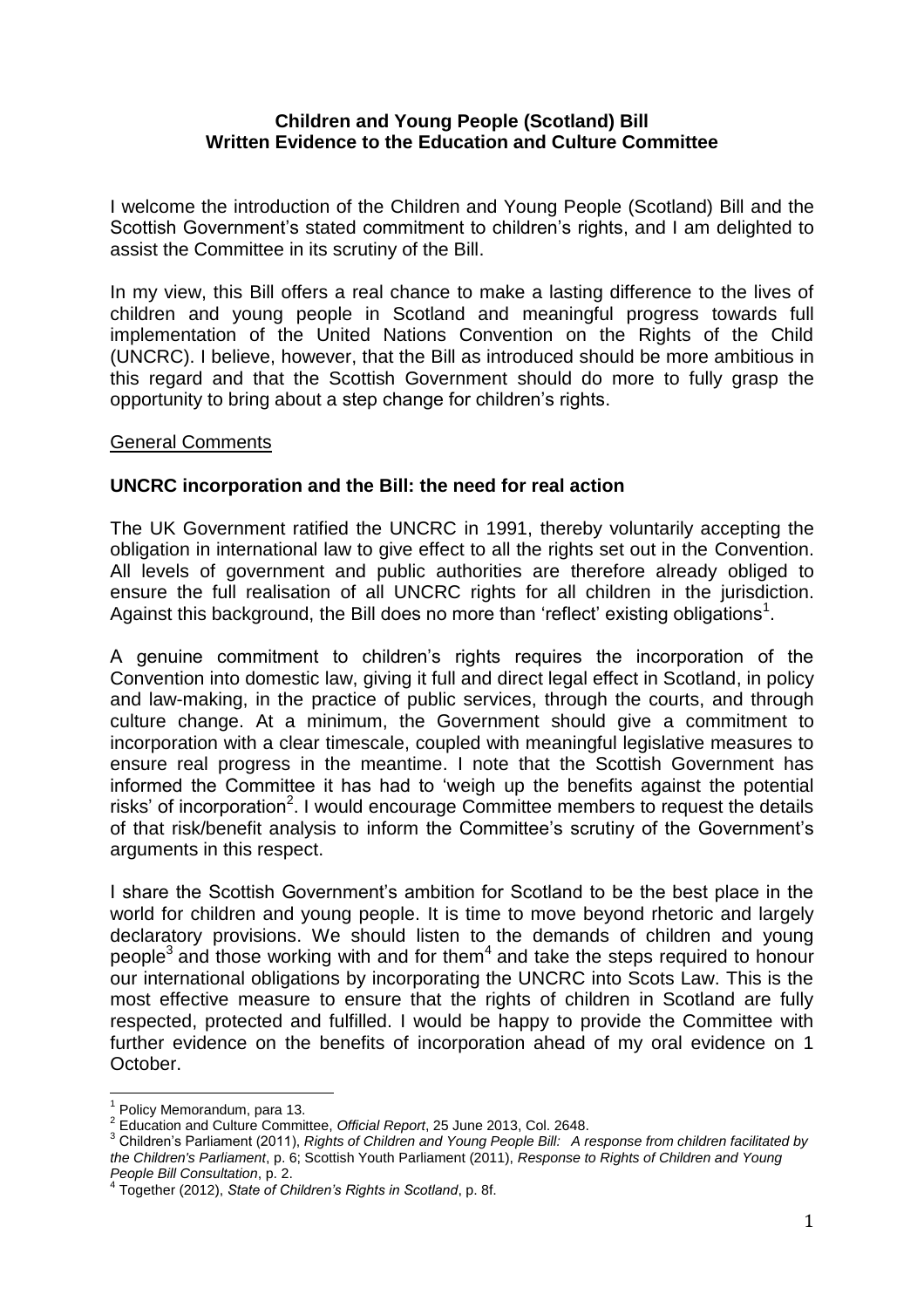## **Children's Rights Impact Assessment**

It is disappointing that the Scottish Government has not carried out a Children's Rights Impact Assessment (CRIA)<sup>5</sup> on the Bill prior to its introduction in Parliament, despite repeated calls and offers of technical support for this process from the children's sector. The UN Committee on the Rights of the Child, which monitors implementation of the UNCRC globally, considers CRIA an essential part of policy development, a long-held position recently restated in its interpretative guidance on the UNCRC $^6$ .

A CRIA would have highlighted the likely positive and negative impacts including any unintended consequences of the Bill's provisions from a children's rights perspective, as opposed to the more limited compliance-focused perspective offered by the Government's Privacy and Equality Impact Assessments. This would have allowed for improvements to the Bill to be made. A CRIA on the whole Bill remains necessary, and I would urge the Committee to commission one now to inform its scrutiny of the Bill.

#### Comments on Specific Provisions

## **Part 1: Rights of Children and Young People**

Short of incorporation, a strong ministerial duty is key to effective leadership on children's rights and to ensure that children's rights are an integral part of legislation, policy and guidance originating from central government. However, the duty on Scottish Ministers in s. 1 (1) of the Bill to 'keep under consideration whether there are any steps which they could take to give better or further effect to the UNCRC requirements' would not bring meaningful progress towards ensuring the Convention's full legal effect in Scotland. The duty appears to be concerned with 'keeping under review' the Government's overall 'approach to implementing the UNCRC $^{7}$ , as nothing in s. 1 (1) indicates that Ministers would be required to consider children's rights in everything they do which affects children. This is not a practical and effective measure to advance children's rights, and it contains numerous qualifiers granting Ministers ample discretion. It is difficult to imagine an effective legal challenge to the exercise of the duty, which underlines the weakness of this provision. This is also a step back from the duty first consulted upon in 2011 and indeed from the key provision of the Welsh Measure that the Government has cited in support of a duty on Ministers $^8$ .

As most actions and decisions directly affecting children and families are taken at the local level, it is essential that a duty on Ministers is matched by a duty that would help develop an effective approach to children's rights closer to 'frontline' service provision. In s. 2 (1), the Bill provides a duty on other listed public authorities to report every three years on the 'steps…taken [by them] in that period to secure better or

 $\overline{\phantom{a}}$ 5 Paton & Munro (2006), *Children's Rights Impact Assessment: The SCCYP Model*, Edinburgh: SCCYP.

<sup>6</sup> UN Committee on the Rights of the Child (2013), *General Comment No. 14: The Right of the Child to have his or her Best Interests taken as a Primary Consideration*, CRC/C/GC/14, para 35. 7 For example, Policy Memorandum, para 44.

<sup>8</sup> Rights of Children and Young Persons (Wales) Measure 2011 (nawm 2), s. 1 (1); cited in Scottish Government (2011), *Consultation on Rights of Children and Young People Bill*, para 57.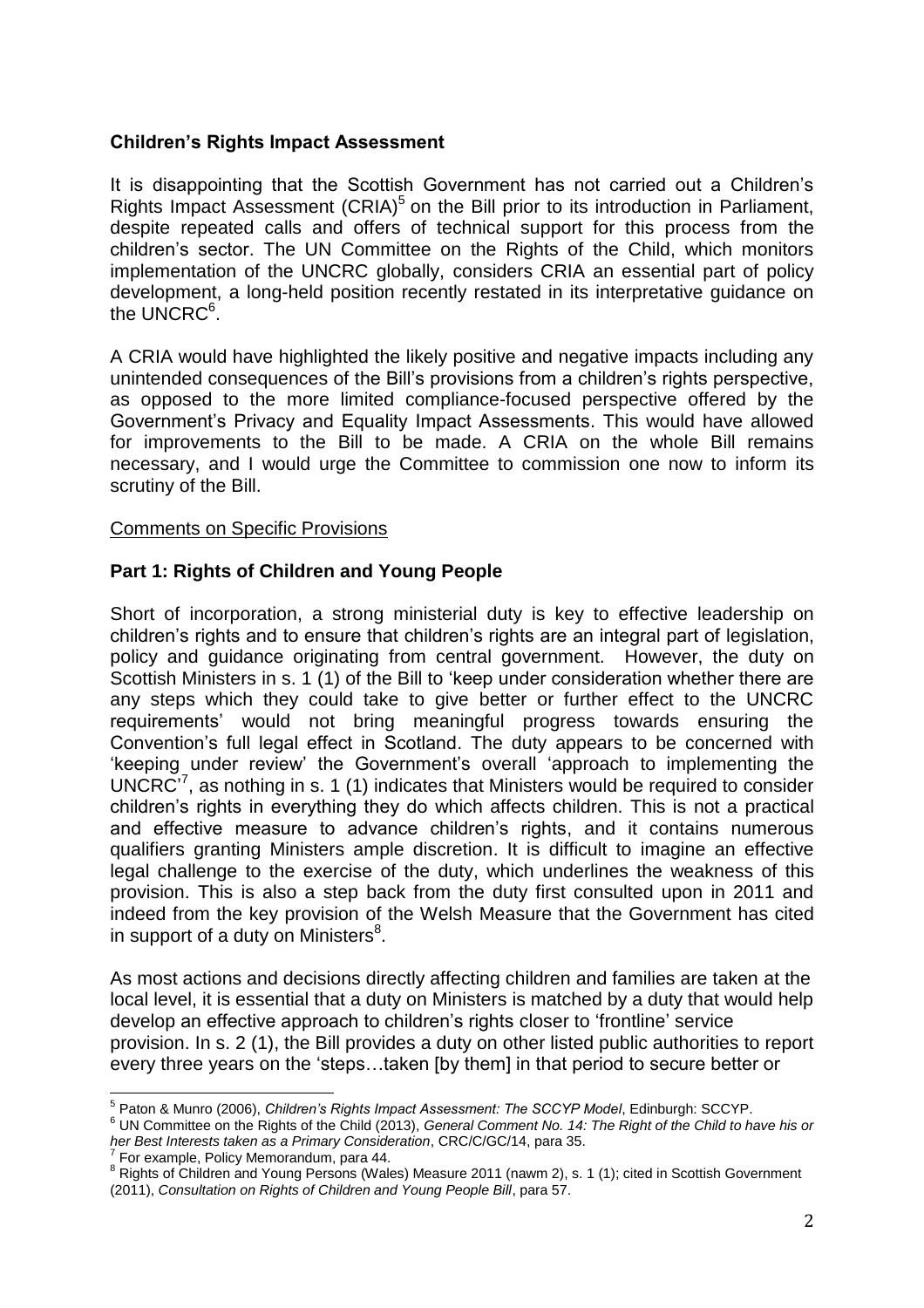further effect within its areas of responsibility of the UNCRC requirements'. I welcome this provision in principle, although it should be accompanied by a duty to take action and clarity is required as what mechanisms for accountability would be put into place in respect of these periodical reports.

In order to come closer to meeting the Scottish Government's stated objective to 'make rights real'<sup>9</sup>, I would urge that:

- Ministers be pressed to make a commitment to incorporating the UNCRC into Scots Law, and specify a timescale in which they will do so;
- the duty on Ministers in s. 1 (1) be significantly strengthened through the parliamentary process;
- the reporting duty on other public authorities (s. 2) be augmented with a duty requiring action to advance children's rights by a comprehensive range of bodies whose functions affect children and families.

I welcome the duty on Ministers to promote awareness and understanding of the rights of children in s. 1 (2), which in effect transposes article 42 of the Convention into Scots Law, and I believe that this could have a significant positive effect. I would suggest that the financial provision in respect of this duty be scrutinised in order to ensure that it enables the comprehensive effort that is required to achieve a sound understanding of children's rights among children and young people and adults, including all professionals whose work affects children and young people.

## **Part 2: Commissioner's Powers of Investigation**

I welcome the Scottish Government's proposal to amend my office's power of investigation to extend to individual cases brought by children and young people or on their behalf (s. 5). An individual investigation mechanism through the Commissioner's office could be a useful addition for children and young people in Scotland. Indeed, the UN Committee on the Rights of the Child advises state parties to set up such mechanisms<sup>10</sup>, although in addition to access to the courts rather than as an alternative<sup>11</sup>. At present, litigation is expensive, inaccessible and mostly unavailable as the UNCRC rights cannot currently be relied upon directly in the courts. As a result, there is no meaningful mechanism for children and young people to seek redress for violations of their UNCRC rights. The Government aims to provide one such limited mechanism through the Commissioner's office.

The extension of my investigatory power would necessitate the setting up of a casework function, capable of dealing with a significant number of complaints. Of those complaints a small number may turn into larger scale investigations, but I anticipate that the bulk of my office's workload under this new function would be dealing with cases that fall short of a full investigation, as specifically provided for in what would be new s. 7 (5). It is important to emphasise, however, that these cases would also provide vital evidence, helping to build up a picture of rights issues arising

 $\overline{\phantom{a}}$ 9 Scottish Government (2012), *A Scotland for Children*, Ministerial Foreword, p. 3.

<sup>10</sup> UN Committee on the Rights of the Child (2002), *General Comment No. 2: The role of independent national human rights institutions in the promotion and protection of the rights of the child*, para 13, 19 (a).

<sup>11</sup> UN Committee on the Rights of the Child (2005), *General Comment No. 5: General measures of* 

*implementation of the Convention on the Rights of the Child*, CRC/GC/2003/5, para 24f.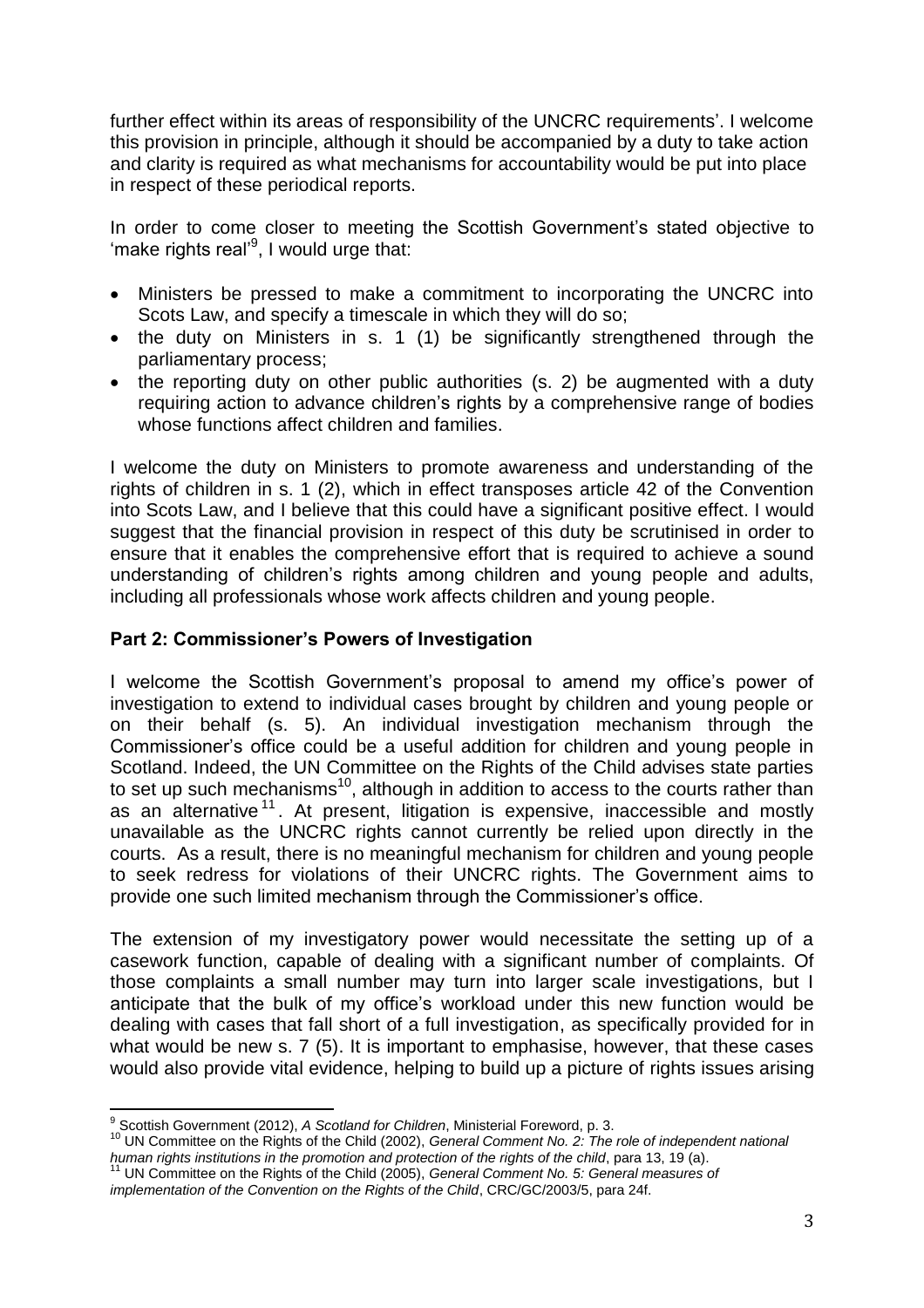for children and young people across Scotland. Given the broad range of children's rights in the UNCRC, and the national remit of my office, it would be misleading to suggest that the work involved in handling these complaints at any level short of an investigation is likely to be 'marginal'<sup>12</sup>.

This new mechanism would be additional to my existing statutory functions and I envisage that it would require significant changes to the way in which my office operates. The operation of a complaints function as described above would have been unjustified hitherto, given the nature, purpose and statutory framing of my existing power of investigation as one that is to be used exceptionally<sup>13</sup> and in a manner not dissimilar to a public inquiry  $14$  rather than a means of 'redress'  $15$ . Numerous respondents to the Government's consultation who supported this proposal made clear that such a function requires sufficient resources<sup>16</sup>. I share that view and consider that adequate resourcing of this new function is critical to delivering the quality of service that children and young people have a right to expect.

I am aware that the current costs in the Financial Memorandum are speculative<sup>17</sup> and I am in discussion with Scottish Government regarding a realistic appraisal of the costs to ensure that the Scottish Parliament are reassured that sufficient resources are available to support this new function.

In the meantime, I would also wish to welcome the procedural changes in s. 6, and will continue to work with the Scottish Government and others to ensure that the legislative framework in Part 2 is further improved and strengthened.

# **Part 4:** *Getting It Right for Every Child* **(GIRFEC)**

I continue to support the principles of GIRFEC and the Bill's proposal to roll out the Named Person role. However, my view is that full implementation of the Named Person requires significant investment of resources especially in the provision of a universal health visitor service. I welcome the provision in the Financial Memorandum for additional resources for Health Visitors, but they are insufficient and are required now, rather than later. For these reasons, I urge the Committee to closely scrutinise this aspect of the Bill to ensure that the aspirations for early years developments are matched by the resource allocation.

I am concerned about the introduction of the new information sharing duty on public authorities and service providers at s. 26, which has not been consulted upon<sup>18</sup>. My understanding is that the new test requiring information sharing where information 'might be relevant to the exercise of the named person functions' (s. 26 (2)(a) would significantly lower the current thresholds for information sharing and substantially broaden the grounds on which such information sharing would occur. This is a shift

 $\overline{a}$  $12$  Financial Memorandum, para 30.

<sup>13</sup> Education, Culture and Sport Committee*, 2nd Report 2002, Report on Report on Inquiry into the Need for a Children's Commissioner in Scotland*, paras 58-66; Commissioner for Children and Young People (Scotland) Bill Committee, *Official Report*, 4 February 2003, Cols. 18ff.

See, for example, the rather stringent procedural provisions in ss. 7-9 and Schedule 2.

<sup>15</sup> Policy Memorandum, para 49.

<sup>16</sup> E.g. Save the Children, SCRA, SHRC, Scottish Women's Aid, UNICEF UK, Together, SW Scotland CJA.

<sup>&</sup>lt;sup>17</sup> Financial Memorandum, para 30.

<sup>18</sup> Indeed, *A Scotland for Children* stated in this context: 'the intention is that such information sharing would occur within existing legal frameworks' (para 120).